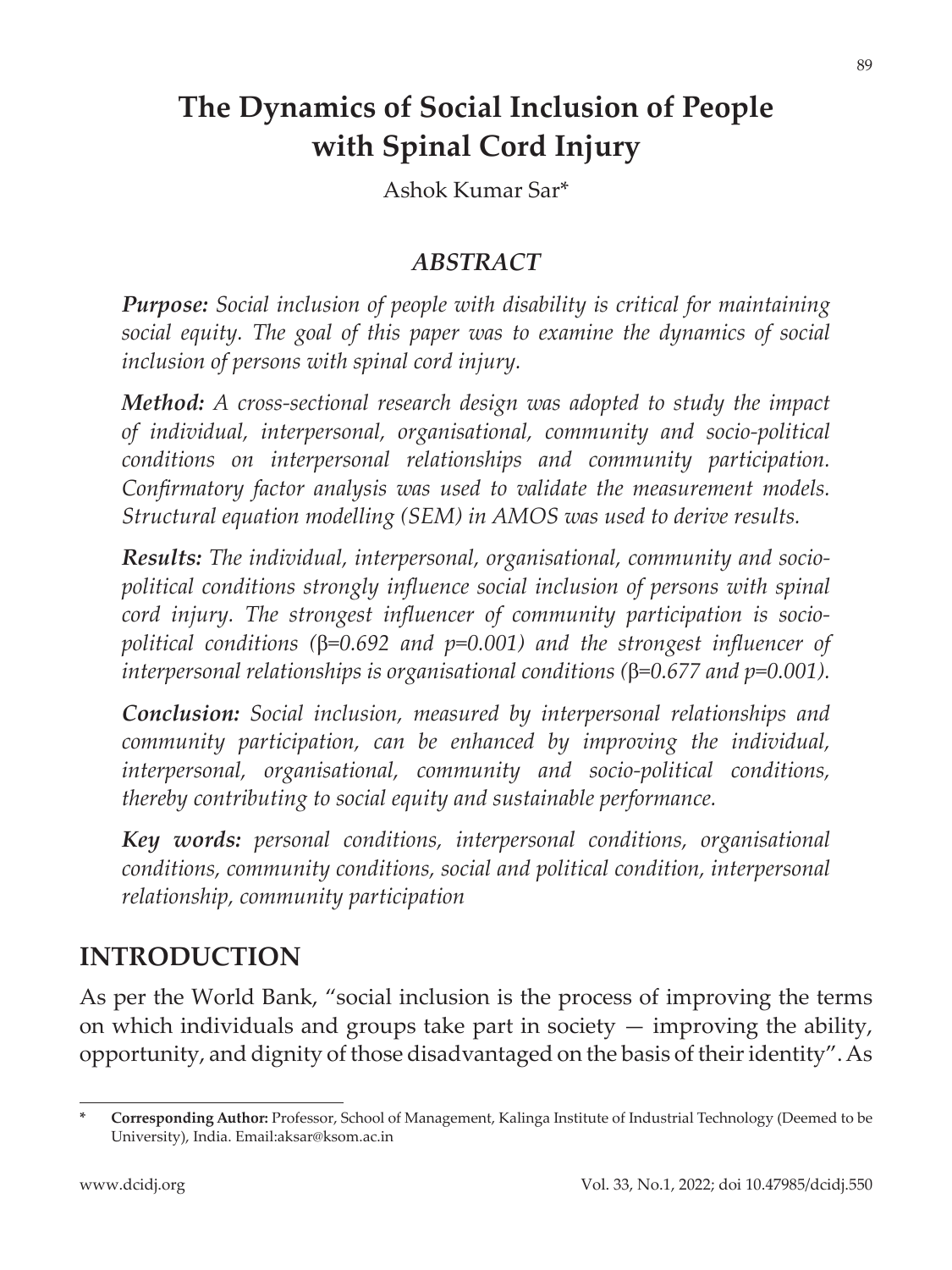per the United Nations, "social inclusion is the process by which efforts are made to ensure equal opportunities – that everyone, regardless of their background, can achieve their full potential in life". Social inclusion is recognised as a general principle (Article 3), a general obligation (Article 4) and a right (Articles 29 and 30) in the United Nations Convention on the Rights of Persons with Disabilities. Social inclusion is a multidimensional concept with three facets, i.e., a) "markets - land, housing labour and credit", b) "spaces - political, cultural, social and physical" and c) "services - social protection, information, electricity, transport, education, health and water". These three facets interface with the ability, dignity and opportunity of people who are disadvantaged.

Clement and Bigby (2009) used the community inclusion framework with adults with severe disability and found that a pattern of service delivery with community presence best describes social inclusion. Cobigo et al (2012) conducted a literature review on social inclusion and suggested that "social inclusion speaks of the full and fair access to community-based resources and activities, having relationships with family, friends and acquaintances, and having a sense of belonging to a group". Bates and Davis (2004) studied services for people with learning disability and suggested that "social inclusion means ensuring that people with disabilities have full and fair access to activities, social roles and relationships directly alongside non-disabled citizens". Duggan and Linehan (2013) reviewed thirty-five papers on social inclusion and suggested that social inclusion can be understood as natural supports to promote independent living by people with disability. Forrester-Jones et al (2006) studied 213 people with disability, resettled after long stay in hospitals, over a 12-years follow-up and found that social networks and social support are considered to be key aspects concerning social inclusion. Hall (2009) articulated social inclusion to be associated with formal and informal supports, appropriate living accommodations, gainful employment, involvement in activities, significant reciprocal relationships and acceptance as individuals beyond disability.

Social inclusion is an integral part of social equity which constitutes the triple bottom line approach to sustainability. If social equity is questionable, it can lead to serious adverse impacts on ecology and the economic system, thereby rendering other efforts of individuals and institutions ineffective. In the United Nations' Sustainability Development Goals for 2030 agenda, Goal-3 includes seven targets and eleven indicators explicitly referencing persons with disabilities, covering inclusion and empowerment of persons with disabilities among other aspects.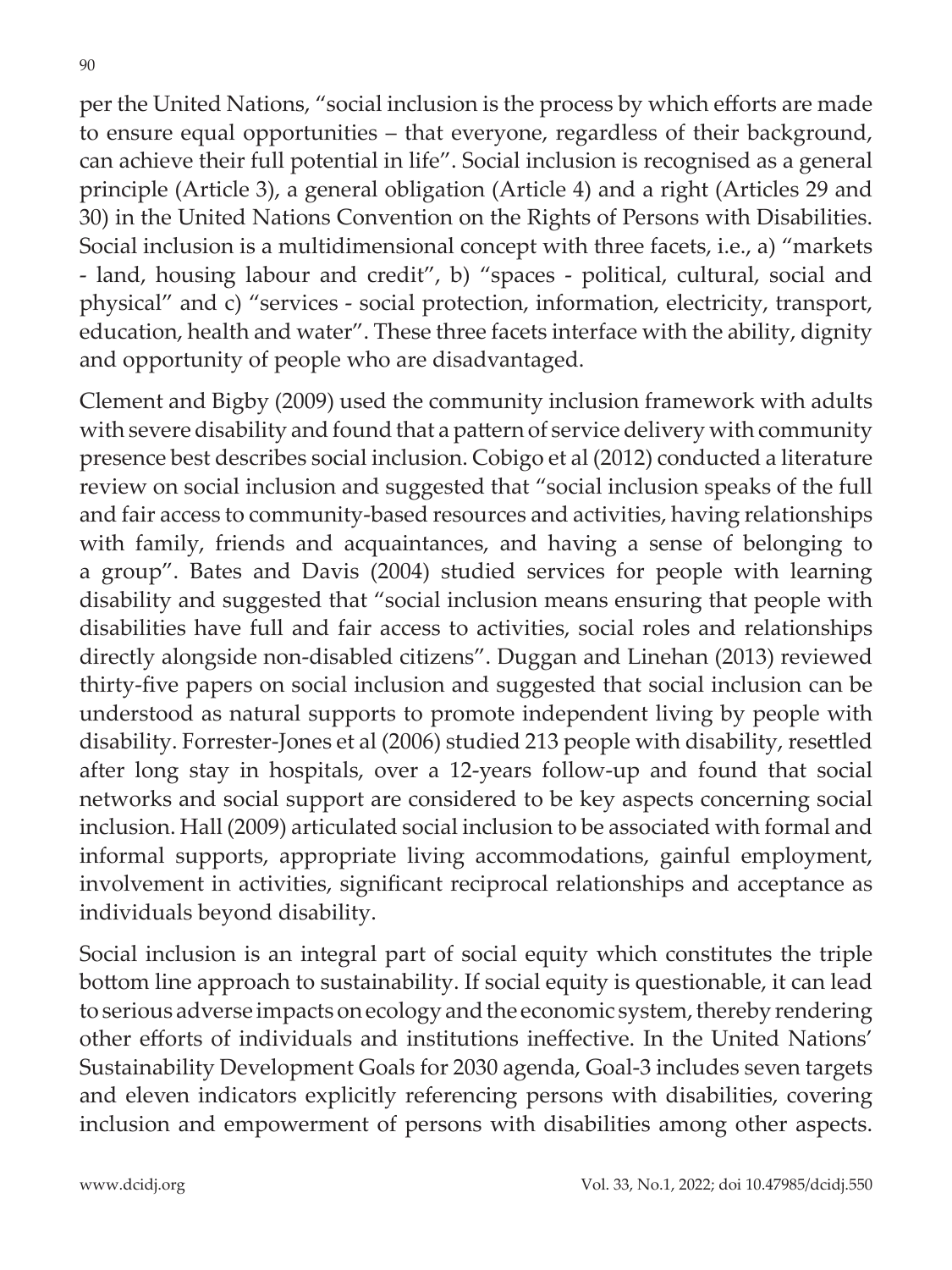The global reporting initiative (GRE framework) provides comprehensive objective measures of social equity, which are being used worldwide for reporting sustainability performance by companies. Social inclusion benefits all people: a) individuals with physical or intellectual/ developmental disability, b) community, c) society and the nation.

Two domains of social inclusion can be inferred from the aforementioned review of literature:

a) interpersonal relationships, and b) community participation. Within each domain, there are three aspects, namely, kind of people in the social network; structure - length, origin, frequency and mode on interaction; and, function - kinds of support.

The desirability of social inclusion can be seen in aspects such as: a) happiness, self-esteem, confidence and mental health (Forrester-Jones et al., 2006); b) general well-being (Johnson, Douglas, Bigby, & Iacono, 2012); c) adding value and respect (Johnson, Douglas, Bigby, & Iacono, 2009); d) decreasing negative attitudes, stereotypes, stigma and discrimination (Mahar, Cobigo, & Stuart, 2013; Power, 2013); f)e) promoting uniqueness and decision-making capability (Johnson et al, 2009); f) improving lives (Mahar et al., 2013); g) enabling people with disabilities to contribute to society (Overmars-Marx, Thomése, Verdonschot, & Meininger, 2014); h) combating poverty, unemployment and poor access to healthcare (McConkey, 2007); and, i) enhancing community safety and protection against abuse (Quinn & Doyle, 2012).

# **Objective**

Spinal Cord Injury (SCI) is a truly shattering injury, with grave consequences for the injured individual, his/ her family and society. The WHO recognises it as a major musculoskeletal condition that presents a serious disease burden. People with spinal cord injuries face specific challenges owing to locomotive as well as bowel and bladder management issues restricting their movements and community activities. One of the principles for empowerment of persons with disabilities under the Rights of Persons with Disabilities Act, 2016, in India, is full and effective participation and inclusion in society. While studies done in the past have focused on intellectual disabilities and social inclusion, there are no studies on social inclusion of persons with spinal cord injury.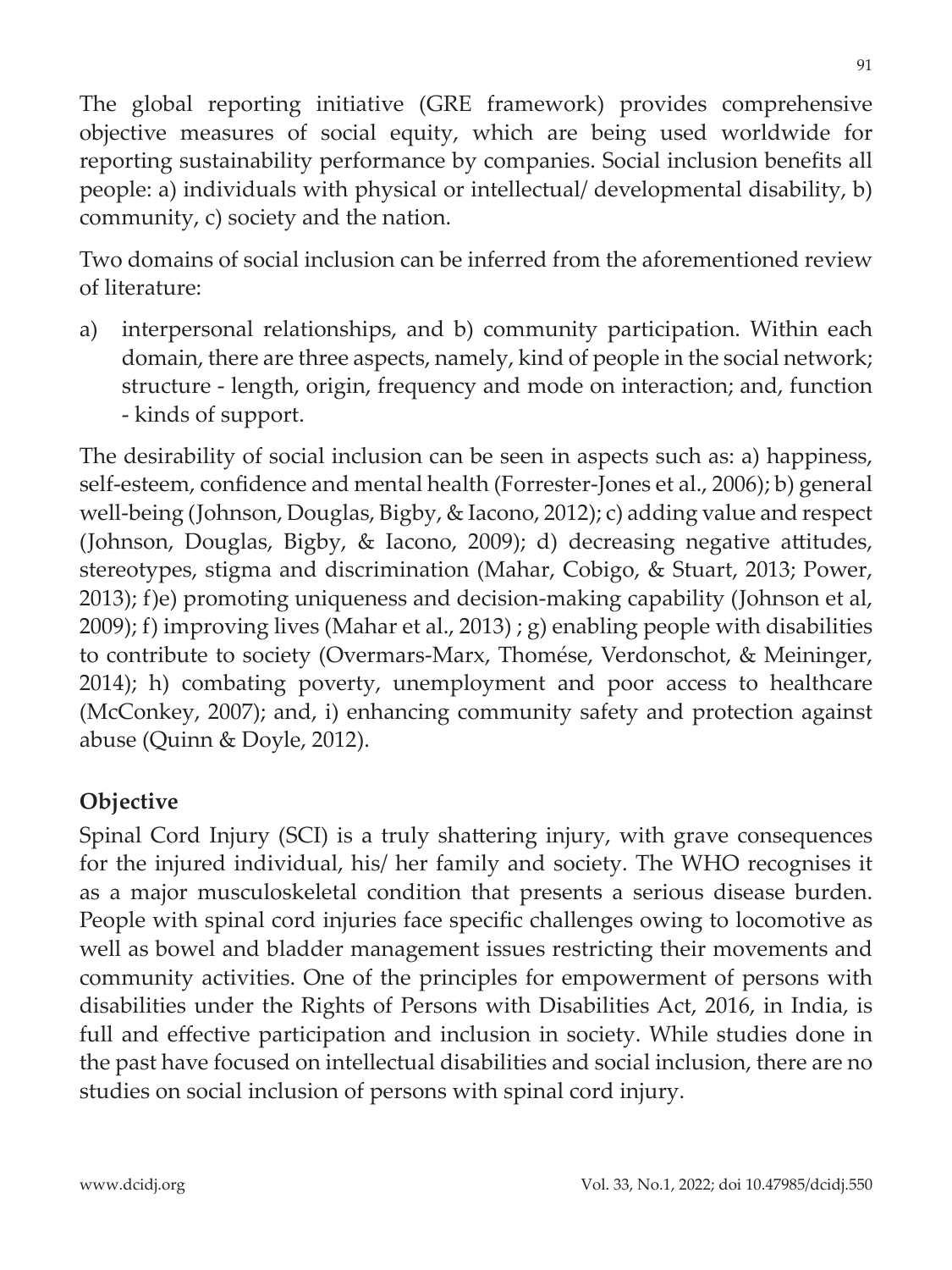With the number of persons with spinal cord injury increasing steadily, this study aimed to examine how individual, interpersonal, organisational, community and socio-political conditions influence interpersonal relationships and community participation among a sample of persons with spinal cord injury in India.

Five sets of hypothesis are proposed, to examine the dynamics of social inclusion:

1 a.)Individual conditions have a significant impact on interpersonal relationships.

- 1 b.)Individual conditions have a significant impact on community participation.
- 2 a.)Interpersonal conditions have a significant impact on interpersonal relationships.
- 2 b.)Interpersonal conditions have a significant impact on community participation.
- 3 a.)Organisational conditions have a significant impact on interpersonal relationships.
- 3 b.)Organisational conditions have a significant impact on community participation.
- 4 a.)Community conditions have a significant impact on interpersonal relationships.
- 4 b.)Community conditions have a significant impact on community participation.
- 5 a.)Socio-political conditions have a significant impact on interpersonal relationships.
- 5 b.)Socio-political conditions have a significant impact on community participation.

# **METHOD**

# **Study Design**

A cross-sectional research design was adopted to study the impact of individual, interpersonal, organisational, community and socio-political conditions on interpersonal relationships and community participation.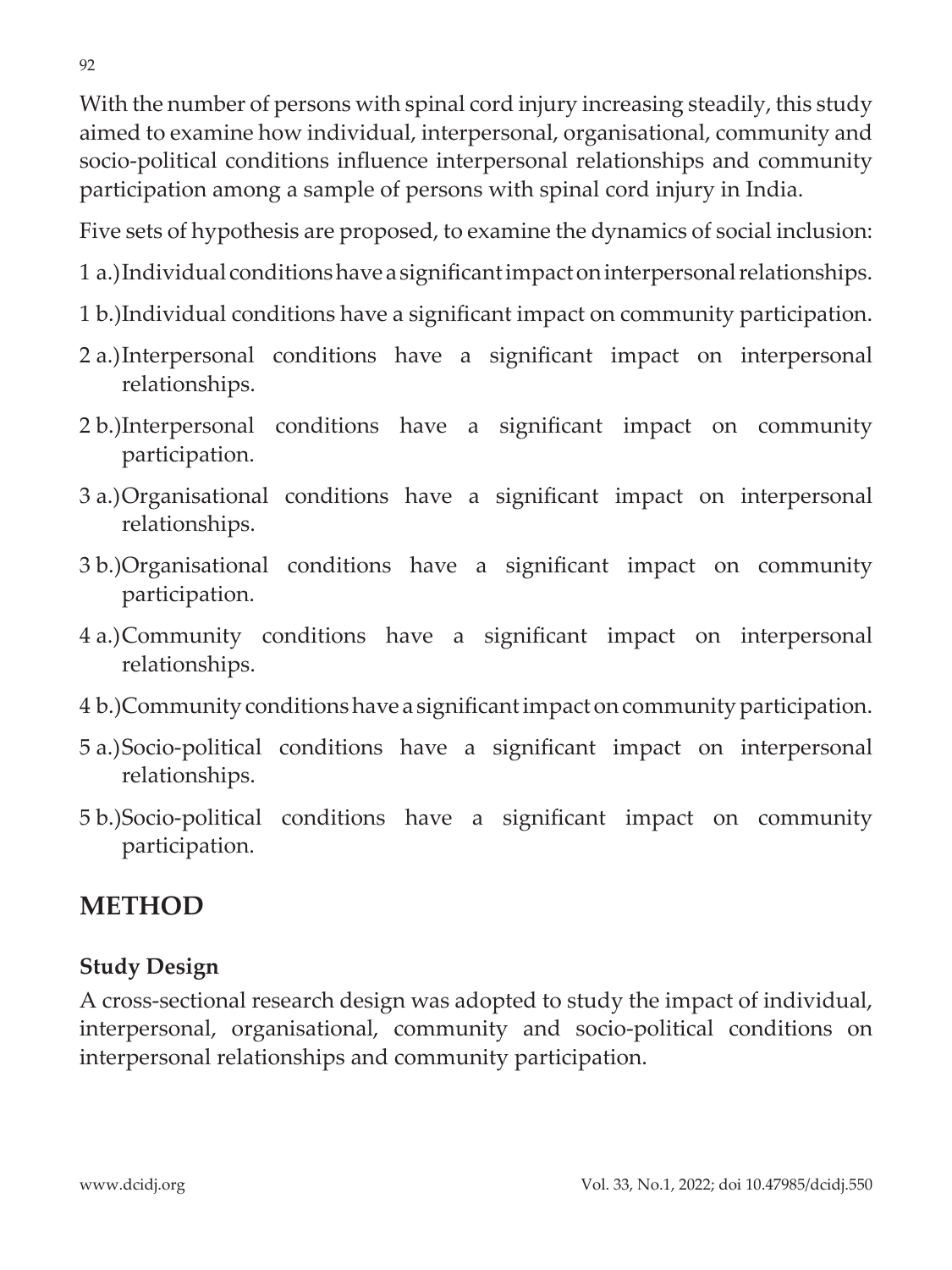# **Sample**

A convenient sampling method was used to select 410 persons with spinal cord injury. The respondents were from all parts of India.

# **Inclusion Criteria**

- Those with spinal cord injury, either traumatic or due to other causes such as infection;
- Those with injury since at least three years; and,
- Those who were at least wheelchair mobile.

# **Exclusion Criteria**

- Newly-injured persons; and,
- Persons confined to bed.

#### **Measures**

The constructs were developed through an extensive review of literature. A seven-point Likert scale was used to measure the observable variables that represent the latent variables. The measures developed by Simplican et al (2015) with contextual modifications were used for this study. Details of construct-wise measures are described in the next section.

# **Individual Conditions**

At an individual level, enabling conditions comprise the use of goal-setting, awareness about feasible activities, level of functioning, confidence and selfmotivation (Cobigo et al., 2012; E. Hall, 2005). A sense of belongingness, improved self-esteem and increased happiness are some of the important individual outcomes of social inclusion. To measure individual conditions, the aforementioned measures were modified into a five-item and seven-point Likert scale.

# **Interpersonal Conditions**

The family and peers/ superiors/ subordinates at the workplace are the relevant entities for the interpersonal domain. Relationships with peers/ superiors/ subordinates and their attitudes, and relationship with family members constitute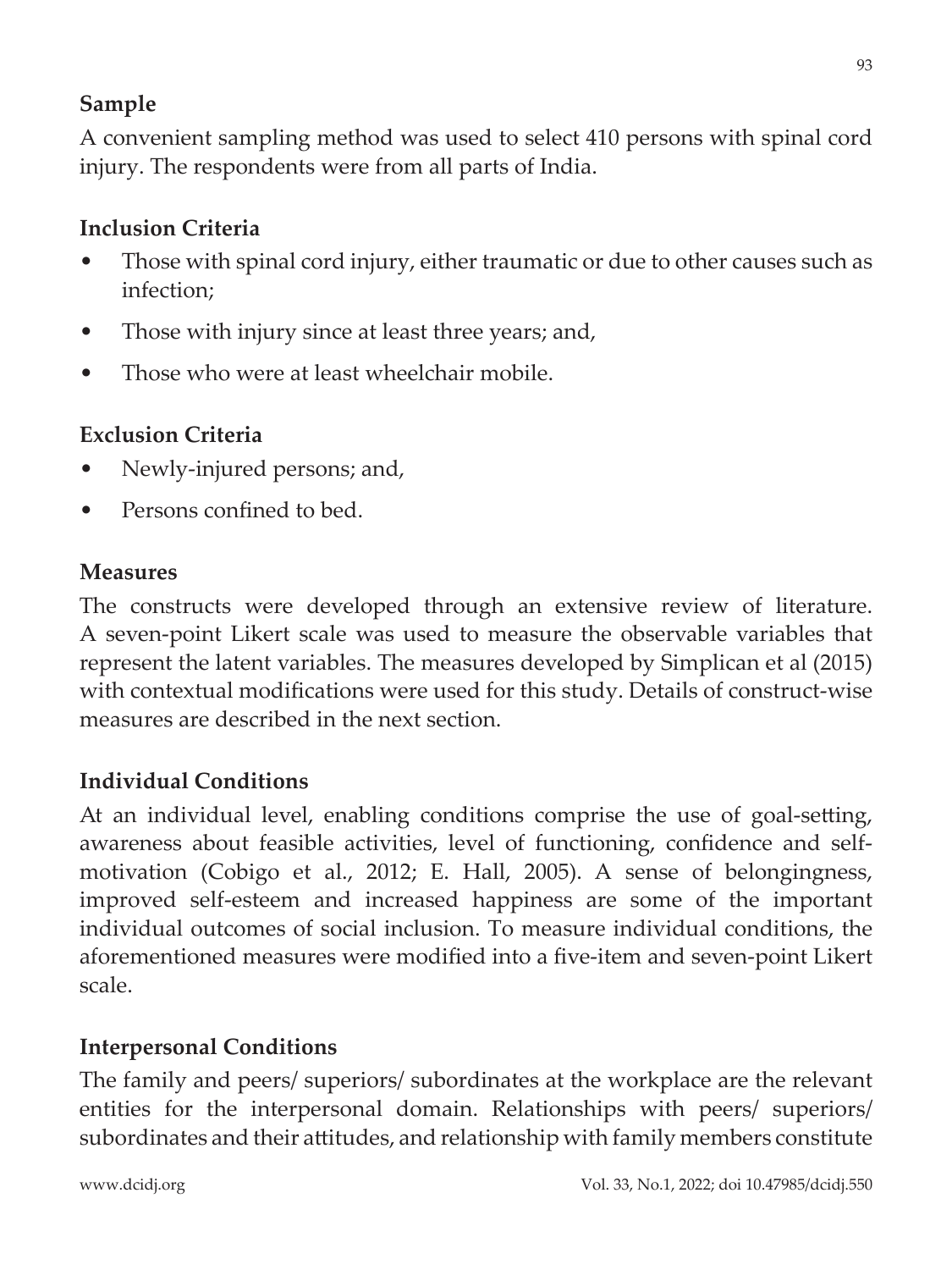the interpersonal enabling conditions (Beadle-Brown, Mansell, Cmbridge, Milne, & Whelton, 2010; E. Hall & Wilton, 2011). Increased social capital and respect and trust between people are the key interpersonal outcomes of social inclusion. To measure interpersonal conditions, the aforementioned measures were modified into a five-item and seven-point Likert scale.

#### **Organisational Conditions**

The informal networks like families and formal networks like the workplace settings constitute the organisational domain (Chenoweth & Stehlik, 2004). The enabling conditions for families include family cultures, socio-economic status and social capital. Workplace-level enabling conditions include workplace culture and norms, learning and development opportunities, opportunities for career growth and workplace policy framework (Bigby, Knox, Beadle-Brown, Clement, & Mansell, 2012). Changes in organisation culture is the most important organisational outcome of social inclusion. To measure organisational conditions, the aforementioned measures were modified into a five-item and seven-point Likert scale.

#### **Community Conditions**

The enabling conditions under this domain comprise culture, traditions, civic amenities, accessible transportation, healthcare, access to general services, and types of living accommodation (Duvdevany & Arar, 2004). Community outcomes of social inclusion include decreasing negative attitudes, stereotypes, stigma and discrimination (Robertson et al., 2001). To measure community conditions, the aforementioned measures were modified into a five-item and seven-point Likert scale.

# **Socio-Political Conditions**

Presence of appropriate legislations and enforcement of laws, market forces, track record of service delivery (say, during pandemic and natural disasters) constitute the enabling conditions under the socio-political domain (Quinn & Doyle, 2012). The socio-political outcome on social inclusion is reflected in the changed behaviour of others in the society, as others need to abide by the associated rules/ guidelines to support social inclusion (Hermsen, Embregts, Hendriks, & Frielink, 2014). To measure socio-political conditions, the aforementioned measures were modified into a five-item and seven- point Likert scale..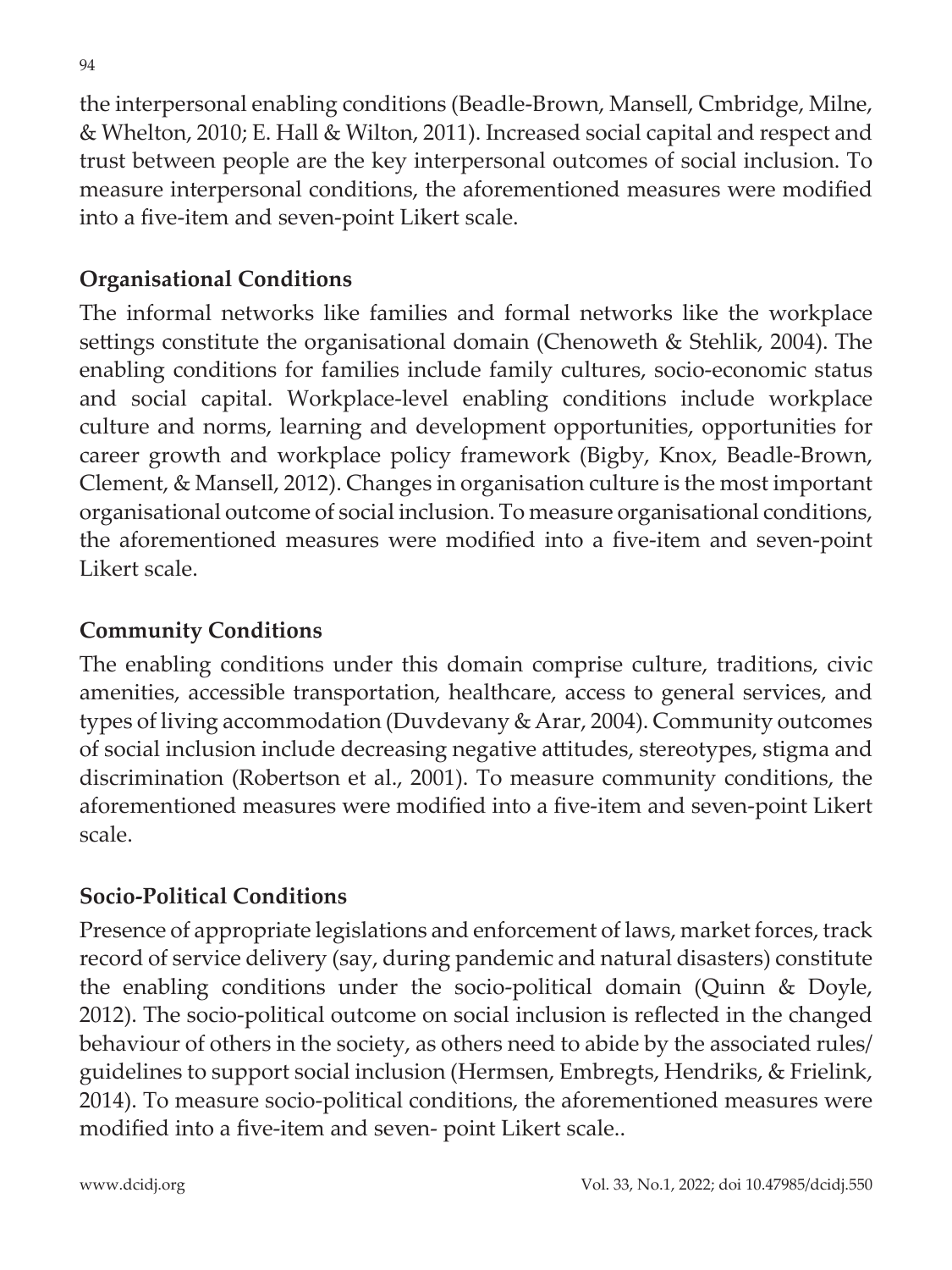#### **Interpersonal Relationships**

The interpersonal relationship is the first integral component of social inclusion. It comprises three kinds of characteristics : a) category, b) structure, and c) function. From the category point of view, interpersonal relationship reflects in bonding and bridging (McVilly, Stancliffe, Parmenter, & Burton-Smith, 2006). Bonding offers the opportunity to build trust, confidence and reciprocity. Bridging on the other hand brings diverse people into contact with potential for improving employment outcomes. Both bonding and bridging are highly valued by people with spinal cord injury. Structural characteristics refer to the structure of the social network, which include who initiates contact, length of relationship, origin of relationship, frequency of contact and location of interaction (Heaney & Israel, 2008). The structure of the social network can be measured along four dimensions, such as, a) geographic dispersion, b) homogeneity, c) density, and d) size. Through the measure of the structural components, it is possible to get a clear picture of a person's level of social inclusion. The functional characteristic reflects the three types of support systems :

a) instrumental (tangible aid and services); b) informational (advice, suggestions and information): and, c) emotional (love, care and trust) (Abbott & McConkey, 2006). Prior research suggests that people with SCI value each kind of support. To measure interpersonal relationships, the aforementioned measures were modified into a five-item and seven-point Likert scale.

# **Community Participation**

Community participation is measured through three characteristics namely, a) category, b) structure, and c) degree of involvement. Categories of community activities include: a) consumption - access to goods and services; b) religious and cultural activities; c) political and civil activities; d) leisure activities- hobbies, arts and sports/ games; and, e) productive activities- employment/ education (McConkey, 2007; Verdonschot, de Witte, Reichrath, Buntinx, & Curfs, 2009). The structure reflects the setting in the community for the different categories of activities (Clifford, 2013; Perring, 2005). Although people with SCI participate in many settings, true inclusion would relate to the mainstream setting as opposed to segregated settings. In other words, if larger number of activities are conducted in mainstream settings, it will indicate higher level of social inclusion. Based on prior research (O'Brien & Lyle, 1987; Thorn, Pittman, Myers, & Slaughter, 2009), the degree of involvement was conceptualised as presence (being physically present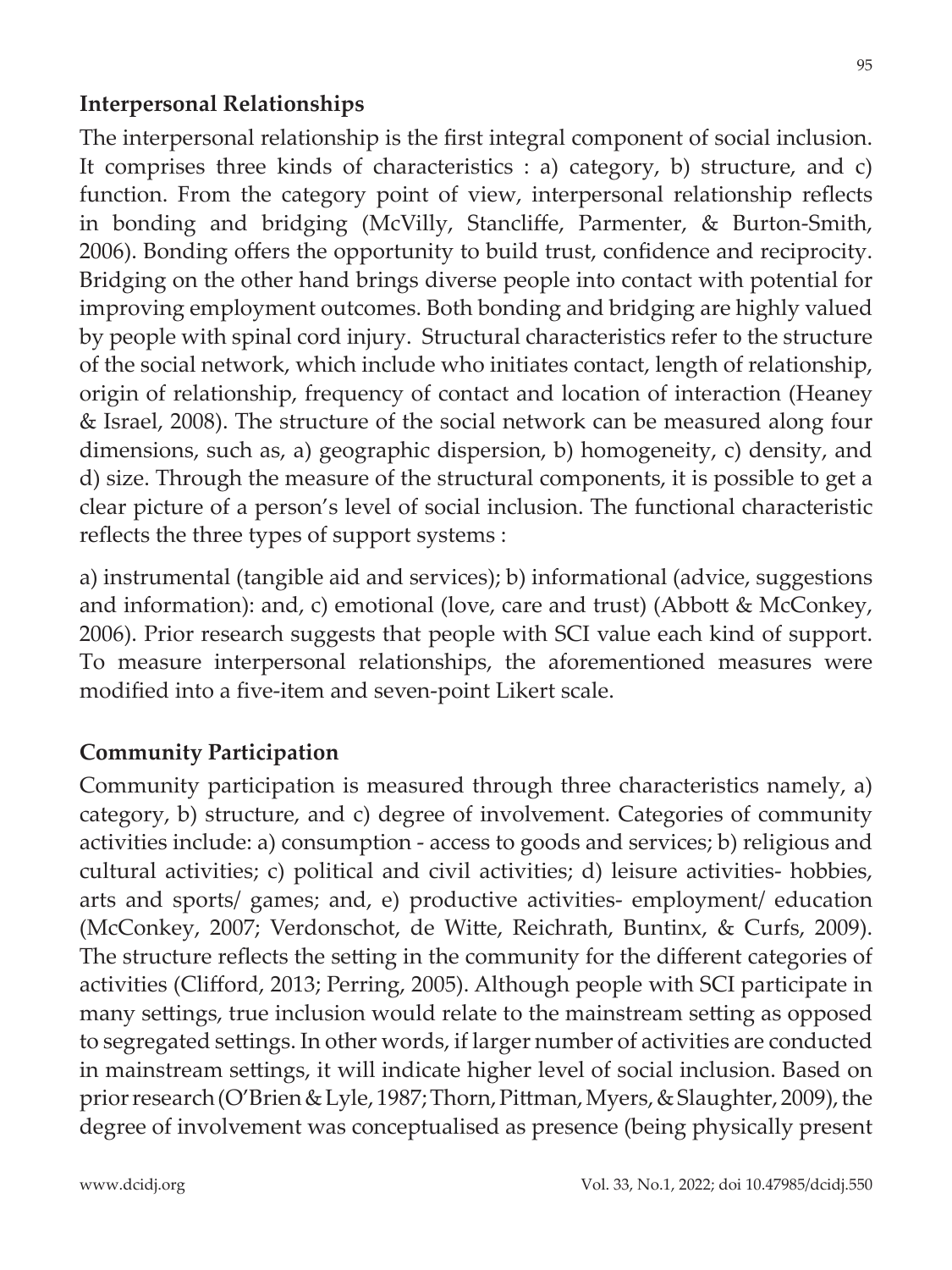in a community event, with little contact with other people); encounter (meeting with strangers in the community, that can be fleeting or more sustained); and participation (involvement in community activities that promote interpersonal relationships). While participation reflects a higher order of social inclusion, presence and encounters are necessary precursors to participation. To measure community participation, the aforementioned measures were modified into a five-item and seven- point Likert scale.

# **Data Collection**

An inventory of variables related to conditions - individual, interpersonal, organisational, community, socio-political, and social inclusion - interpersonal relationships and community participation was established from the review of literature. Data was then collected using a two-stage approach suggested by Bourque and Fielder (2003). A draft/pre-test questionnaire was first administered to twenty-six respondents and based on the input from the pre-test survey, changes were made in varying extent to six questions. The final survey instrument was sent to 562 respondents through WhatsApp peer groups, individual emails and WhatsApp messages, while limited printed forms were administered through field investigators. In all 410 completed forms were received (a response rate of 73%).

# **Statistical Analysis**

Structural equation modelling (SEM) in AMOS was used to get the results from the survey data. The results include descriptive statistics covering the frequencies of the respective distribution from the socio-demographic information. The results also include confirmatory factor analysis, correlation between the constructs and regression.

# **Ethics**

The study confirms to the scientific and ethical standards of Kalinga Institute of Industrial Technology, Deemed to be University.

# **RESULTS**

The demographic characteristics of the participants are shown in Table 1.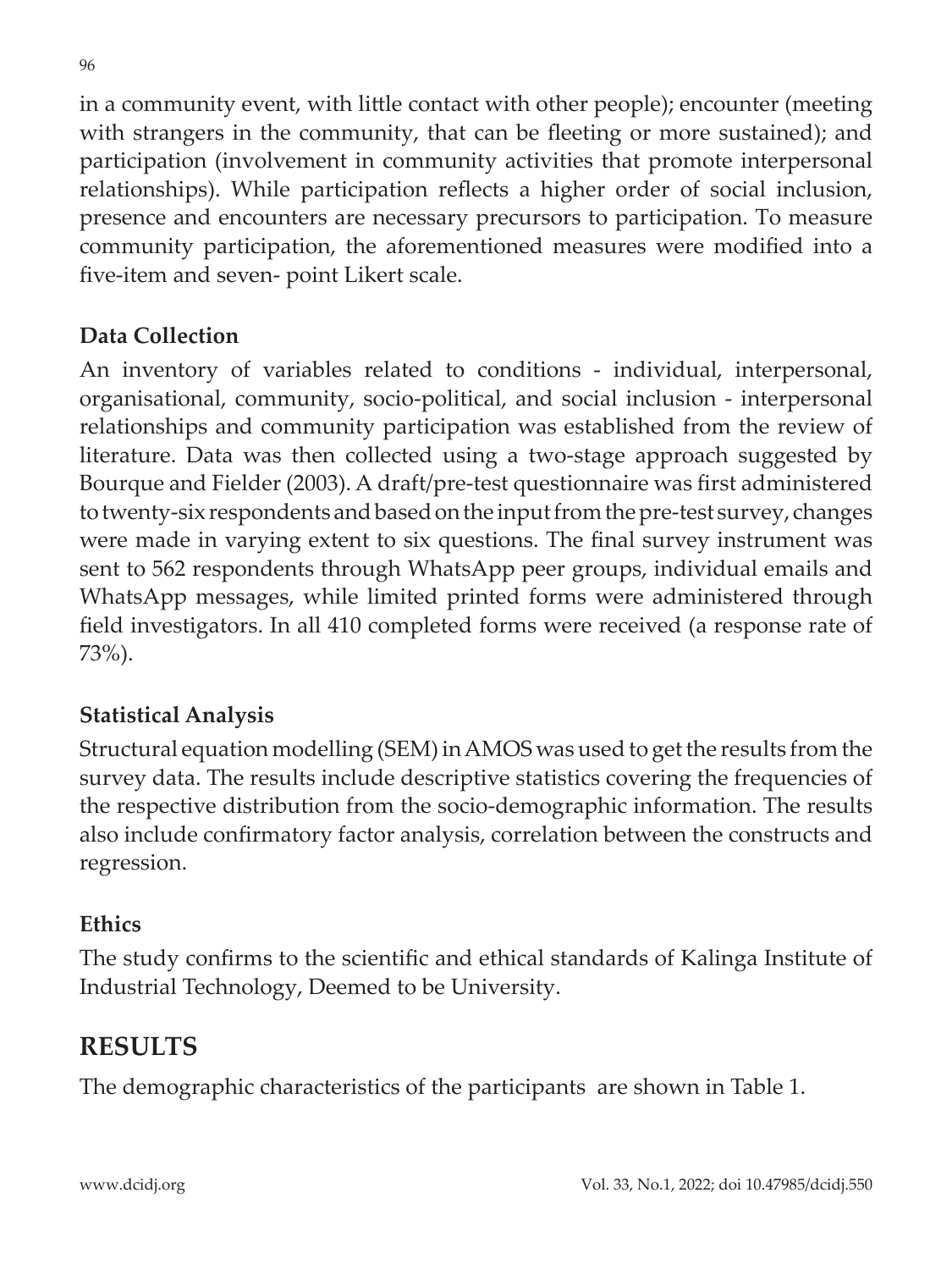| Variable                      | N              | $\frac{0}{0}$ |
|-------------------------------|----------------|---------------|
| Gender                        |                |               |
| Male $312$                    |                | 76.1          |
| Female                        | 98             | 23.9          |
| Age (years)                   |                |               |
| Below 20                      | 9              | 2.2           |
| $21-30 100$                   |                | 24.4          |
| $31-40$ 189                   |                | 46.1          |
| $41 - 50$ 102                 |                | 24.9          |
| Above $51$                    | 10             | 2.4           |
|                               |                |               |
| Education                     |                |               |
| Less than High School         | $\mathbf{1}$   | 0.2           |
| High School pass              | 28             | 6.8           |
| Graduate                      | 285            | 69.5          |
| Post-graduate 79              |                | 19.3          |
| Ph.D.                         | $\overline{2}$ | 0.5           |
| Professional                  | 15             | 3.7           |
|                               |                |               |
| Location Type                 |                |               |
| Rural $ 25$                   |                | 6.1           |
| Sub-urban 171                 |                | 41.7          |
| Urban                         | 214            | 52.2          |
|                               |                |               |
| <b>State/ Union Territory</b> |                |               |
| Andhra Pradesh 8              |                | 2.0           |
| Punjab                        | 14             | 3.4           |
| National Capital Region (NCR) | 19             | 4.6           |
| Telangana 65                  |                | 15.9          |
| Tamil Nadu                    | 105            | 25.6          |
| Odisha 199                    |                | 48.5          |
|                               |                |               |
| <b>Annual Family Income</b>   |                |               |
| Less than $2$ lakhs           | 48             | 11.7          |
| 2-5 lakhs 282                 |                | 68.8          |
| $5-10$ lakhs                  | 49             | 12.0          |
| Above 10 lakhs                | 31             | 7.6           |

**Table 1. Demographic Characteristics**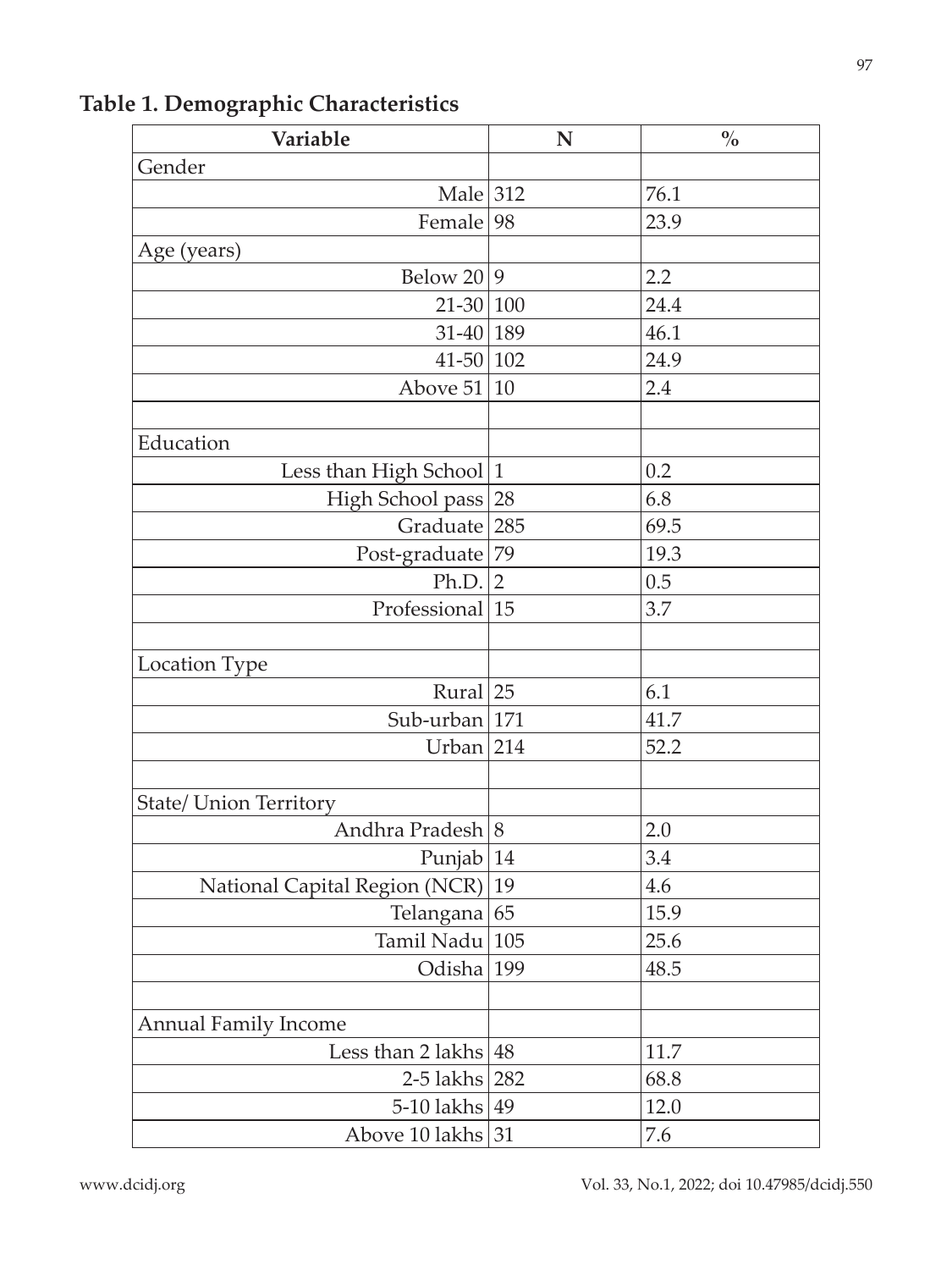#### **Measurement Model**

The measurement models are validated to ensure that the instruments (questionnaire) "measure the aspect ("construct") that they aim to measure (validity), and that they do this in a reliable way (reliability)". Using AMOS 20, "confirmatory factor analysis (CFA) was conducted to assess the reliability of the composition of the constructs and validate the scale used". "Correlation coefficients among the constructs were analysed to find out conceptual and empirical distinctiveness". Correlation coefficients, standard deviation and mean, are presented in Table 2. The data presented in Table 2 reflects that the constructs used in the study are distinct. In the CFA, Chi-Square test and other goodness of fit statistics like normal "fit index (NFI), comparative fit index (CFI), goodness of fit index (GFI), adjusted goodness of fit index (AGFI), root mean square residual (RMR) and root mean square error of approximation (RMSEA) were used for model validity". The associated values are presented in Table 3, which meet the respective standards.

| Constructs   Mean   SD |      |      | <b>Correlation between constructs</b> |             |           |           |           |            |             |
|------------------------|------|------|---------------------------------------|-------------|-----------|-----------|-----------|------------|-------------|
|                        |      |      | <b>INDC</b>                           | <b>IPRC</b> | ORGC      | COMC SPC  |           | <b>IPR</b> | <b>COMP</b> |
| <b>INDC</b>            | 3.59 | 1.23 |                                       |             |           |           |           |            |             |
| <b>IPRC</b>            | 3.48 | 1.21 | $0.361*$                              |             |           |           |           |            |             |
| ORGC                   | 3.82 | 0.94 | $0.424**$                             | $0.342*$    |           |           |           |            |             |
| <b>COMC</b>            | 5.45 | 1.52 | $0.366**$                             | $0.276**$   | $0.417*$  |           |           |            |             |
| <b>SPC</b>             | 3.64 | 1.13 | $0.291*$                              | $0.411*$    | $0.328*$  | $0.428*$  | 1         |            |             |
| <b>IPR</b>             | 4.94 | 1.55 | $0.668**$                             | $0.562**$   | $0.489**$ | $0.519**$ | $0.489**$ |            |             |
| <b>COMP</b>            | 4.71 | 1.67 | $0.406**$                             | $0.462**$   | $0.582**$ | $0.682**$ | $0.562**$ | $0.328* 1$ |             |

**Table 2: Descriptive Statistics and Correlation**

Notes: INDC - individual conditions; IPRC - interpersonal conditions; ORGC - organisational conditions; COMC community conditions; SPC - social and political condition; IPR - interpersonal relationships; COMP - community participation.

"\*\*Correlation is significant at the 0.01 level (2-tailed) and \*Correlation is significant at the 0.05 level (2-tailed)".

| <b>Construct</b> | x2    | df | n    | <b>NFI</b> | <b>CFI</b> | <b>GFI</b> | <b>AGFI</b> | <b>RMR</b> | <b>RMSEA</b> |
|------------------|-------|----|------|------------|------------|------------|-------------|------------|--------------|
| <b>INDC</b>      | 13.88 |    | 0.01 | 0.988      | 0.992      | 0.978      | 0.931       | 0.20       | 0.02         |
| <b>IPRC</b>      | 53.11 |    | 0.00 | 0.947      | 0.952      | 0.913      | 0.738       | 0.05       | 0.04         |
| <b>ORGC</b>      | 6.48  |    | 0.00 | 0.992      | 0.993      | 0.986      | 0.936       | 0.012      | 0.05         |
| <b>COMC</b>      | 8.32  |    | 0.03 | 0.958      | 0.961      | 0.971      | 0.851       | 0.014      | 0.07         |
| <b>SPC</b>       | 2.68  |    | 0.05 | 0.996      | 0.997      | 0.995      | 0.944       | 0.009      | 0.01         |

#### **Table 3: Assessment of the Measurement Model of each Construct**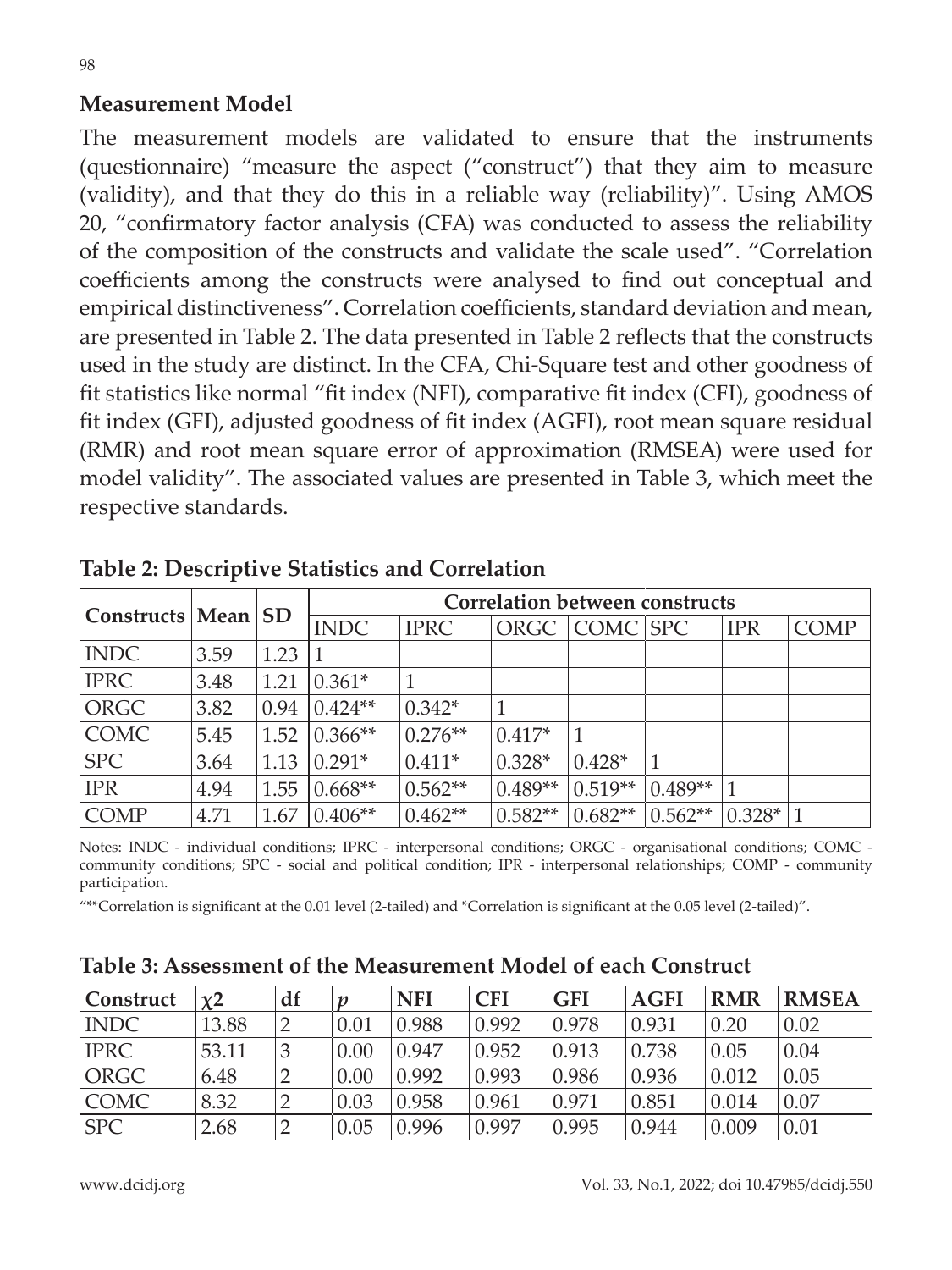| <b>IPR</b>  | 3.29<br>رے، ب | ∽  | 0.00 | 0.992       | 0.996 | $\Omega$ 992 | 0.968 | 0.38  | በ በ5<br>U.US |
|-------------|---------------|----|------|-------------|-------|--------------|-------|-------|--------------|
| <b>COMP</b> | 68.2          | 20 | 0.00 | <b>9964</b> | 0.976 | 0.938        | 0.889 | 0.076 | 0.06         |

Notes: :χ2 - Chi square; df - degree of freedom; *p -* significance; NFI - normal fit index; CFI - comparative fit index; GFI - goodness of fit index; AGFI - adjusted goodness of fit index; RMR - root mean square residual; RMSEA - root mean square error of approximation"; INDC- individual conditions; IPRC - interpersonal conditions; ORGC - organisational conditions; COMC - community conditions; SPC - social and political condition; IPR - interpersonal relationships; COMP - community participation.

#### **Construct Reliability**

Statistical reliability of the scale was established by comparing values of "composite reliability index (CR  $\geq$  0.6) and Cronbach's coefficient (C $\alpha \geq 0.6$ )". The determined values from analysis of the survey data exceed the threshold values suggested by Fornell and Larcker (1981), Anderson and. Gerbing (1988), and Hair et al (1998). Cronbach's coefficient are in the range of 0.831 and 0.953 and the composite reliability index are in the range of 0.836 and 0.954.

#### **Construct Validity**

Content, face, discriminant and convergent validity were used to establish statistical validity of the scale. Content and face validity were established considering identification of the variable based on extensive review of literature.

"Convergent validity is a subtype of construct validity that verifies whether the scores of the instrument under study make sense in relation to the scores of other, related instruments. Scores should correlate with scores of other instruments to the degree that one would expect" (Schanz, Equit, Schäfer, & Michael, 2021). "Assessing convergent validity is an iterative process: the more hypotheses are tested, the stronger the evidence towards the instrument being valid. Convergent validity is generally considered adequate if >75 % of hypotheses are correct, or if a correlation with an instrument measuring the same construct is >0.50" (Sar, 2020). "The exact values of these cut-off points may be arbitrary, but they provide guidance when judging whether convergent validity is adequate" (Fornell & Larcker, 1981). "Furthermore, correlations with related constructs should be higher than with unrelated constructs" (Anderson & Gerbing, 1988). In the study, convergent validity was established through assessing the average variance extracted (AVE = Sum of square of standardised loadings ÷ Number of indicators). Most of the test values are higher than the threshold value, i.e., 0.4 suggested by Anderson and Gerbing (1988). Hence, the constructs are considered valid from the convergent validity point of view.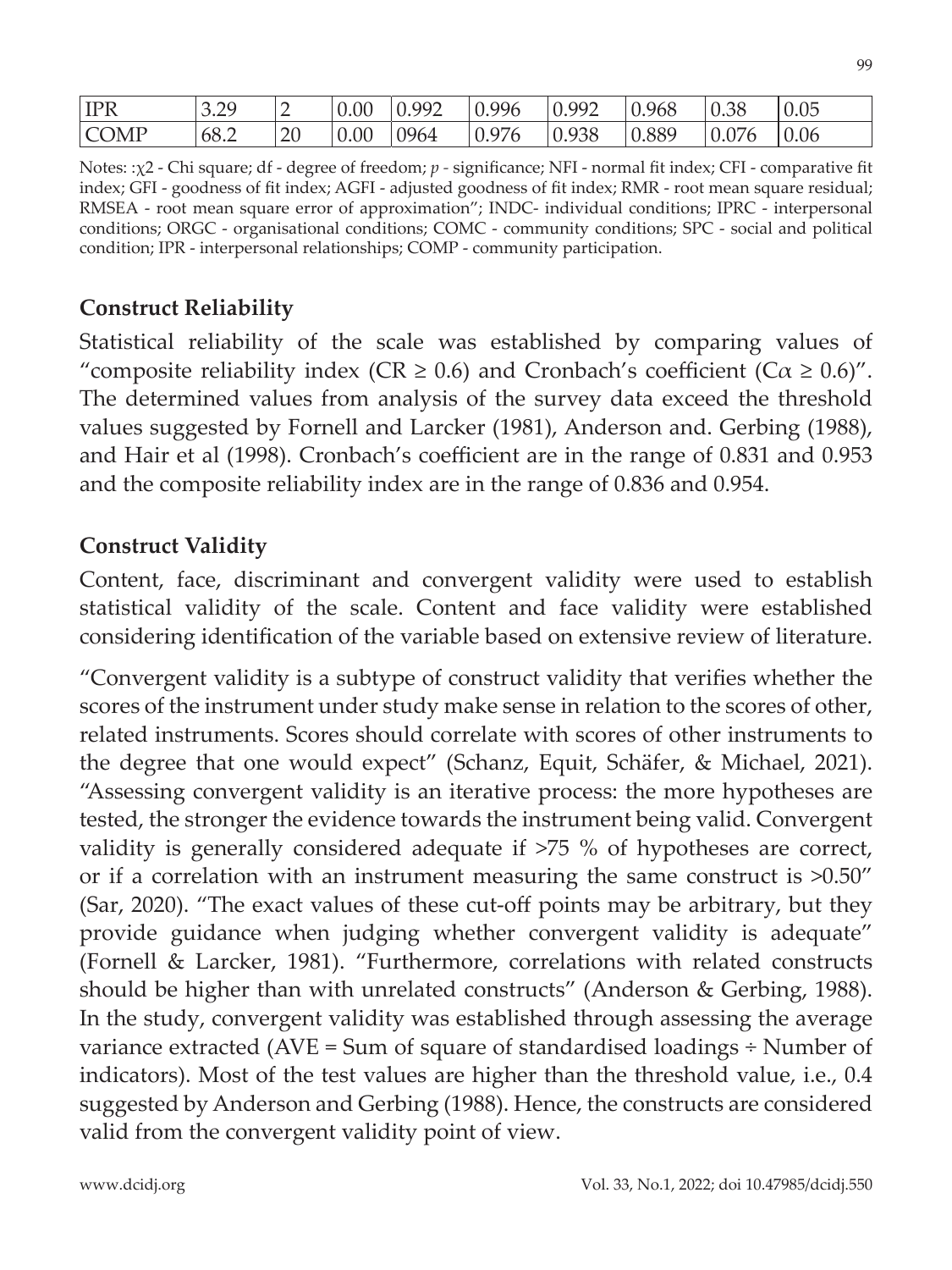"Discriminant validity is demonstrated by evidence that measures of constructs that theoretically should not be highly related to each other are, in fact, not found to be highly correlated to each other"(Baumgartner & Homburg, 1996). "Discriminant validity coefficients should be noticeably smaller in magnitude than convergent validity coefficients. To establish discriminant validity, three approaches are used" (Hu & Bentler, 1995). First, square root of average variance extracted is calculated and compared with the correlation coefficients. The constructs will be considered valid with reference to discriminant validity if the "square root of AVE is greater than the correlation coefficient" (Sar, 2020). Second, AVE is compared with maximum shared variance (MSV) and average shared variance (ASV). A construct is valid if AVE is greater than both MSV and ASV (Hair, J.F., Anderson, R.E., Tatham, R.L. and Black, 1998). Third, correlation among the investigated constructs should be less than 0.7 in absolute terms. Finally, to test the fit of the measurement model, goodness of fit measures were computed based on the suggestion of Bagozzi and Yi (1988). Results from the analysis of data show discriminant validity of the constructs on all three approaches. The associated data are presented in Table 4.

| Constructs  | <b>CR</b> | Range of FL     | $C$ - $\alpha$ | <b>AVE</b> | <b>MSV</b> | <b>ASV</b> |
|-------------|-----------|-----------------|----------------|------------|------------|------------|
| <b>INDC</b> | 0.952     | 0.749-0.903     | 0.951          | 0.821      | 0.386      | 0.186      |
| <b>IPRC</b> | 0.935     | 0.782-0.817     | 0.931          | 0.741      | 0.315      | 0.125      |
| <b>ORGC</b> | 0.926     | 0.799-0.852     | 0.921          | 0.762      | 0.388      | 0.138      |
| <b>COMC</b> | 0.836     | 0.894-0.913     | 0.833          | 0.562      | 0.386      | 0.125      |
| <b>SPC</b>  | 0.951     | 0.851-0.891     | 0.952          | 0.831      | 0.159      | 0.059      |
| <b>IPR</b>  | 0.847     | 0.812-0.846     | 0.841          | 0.586      | 0.386      | 0.093      |
| <b>COMP</b> | 0.954     | $0.801 - 0.902$ | 0.953          | 0.713      | 0.075      | 0.029      |

**Table 4: Reliability and Validity of Constructs**

Notes: "CR - composite reliability; FL - factor loadings;C-α - Cronbach's alpha; AVE - average variance extracted; MSV - maximum shared variance; ASV - average shared variance"; INDC - individual conditions; IPRC - interpersonal conditions; ORGC - organisational conditions; COMC - community conditions; SPC social and political condition; IPR - interpersonal relationships; COMP - community participation.

#### **Structural Model: Estimation of Causal Model**

"Structural equation modelling (SEM)" was used to evaluate the research model and test the hypothesised relationships between the constructs. The values of GFI, AGFI, NFI, CFI and RMSEA derived from the data analysis were found to be higher than the threshold values, establishing that the model fit is satisfactory. The hypothesis testing results covering hypothesis- wise beta values and p values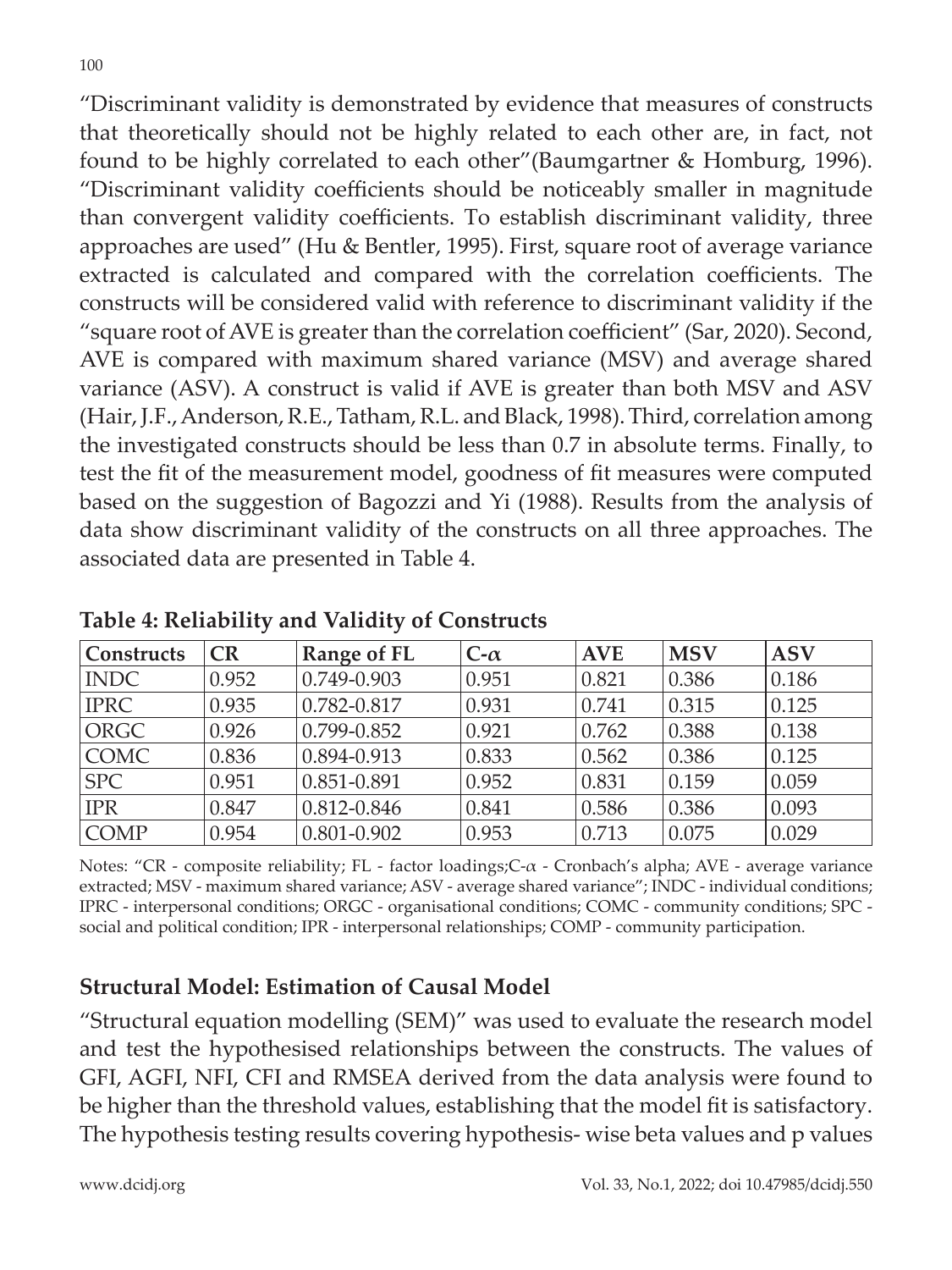indicating operational linkages among the constructs are presented in Table 5.

The results established significant relationship of individual conditions on social inclusion in the first cluster of hypothesis, such as individual condition with interpersonal relationship (β=-0.244 and  $p = 0.001$ ); and community participation (β=0.189 and  $p = 0.002$ ).

In the next set of hypothesis (H2a and H2b) the results established significant relationship of interpersonal condition with social inclusion, such as, interpersonal condition with interpersonal relationship ( $\beta$ =0.176 and p=0.001); and interpersonal condition with community participation ( $β=0.107$  and  $p=0.023$ ).

In the third set of hypothesis (H3a and H3b), the results established significant relationship of organisational conditions with interpersonal relationship (β=0.677 and p=0.001) and community participation ( $β=0.164$  and  $p=0.004$ ).

In the fourth set of hypothesis (H4a and H4b), the results established significant relationship of community conditions with interpersonal relationship (β=0.157 and p=0.001) and community participation ( $\beta$ =0.122 and p=0.007).

In the fifth set of hypothesis (H5a and H5b), the results established significant relationship of socio-political conditions with interpersonal relationship (β=0.237 and p=0.001) and community participation ( $\beta$ =0.692 and p=0.001).

| <b>Hypothesis</b> | ß     | p     | <b>Remarks</b> |
|-------------------|-------|-------|----------------|
| H1a               | 0.244 | 0.001 | "Supported"    |
| H1b               | 0.189 | 0.002 | "Supported"    |
| H2a               | 0.176 | 0.001 | "Supported"    |
| H2b               | 0.107 | 0.023 | "Supported"    |
| H3a               | 0.677 | 0.001 | "Supported"    |
| H3b               | 0.164 | 0.004 | "Supported"    |
| H <sub>4</sub> a  | 0.157 | 0.001 | "Supported"    |
| H <sub>4</sub> b  | 0.122 | 0.007 | "Supported"    |
| H <sub>5</sub> a  | 0.237 | 0.001 | "Supported"    |
| H <sub>5</sub> b  | 0.692 | 0.001 | "Supported"    |

| Table 5: Hypothesis Testing Results |  |
|-------------------------------------|--|
|-------------------------------------|--|

Notes: "β - estimates; p - significance value"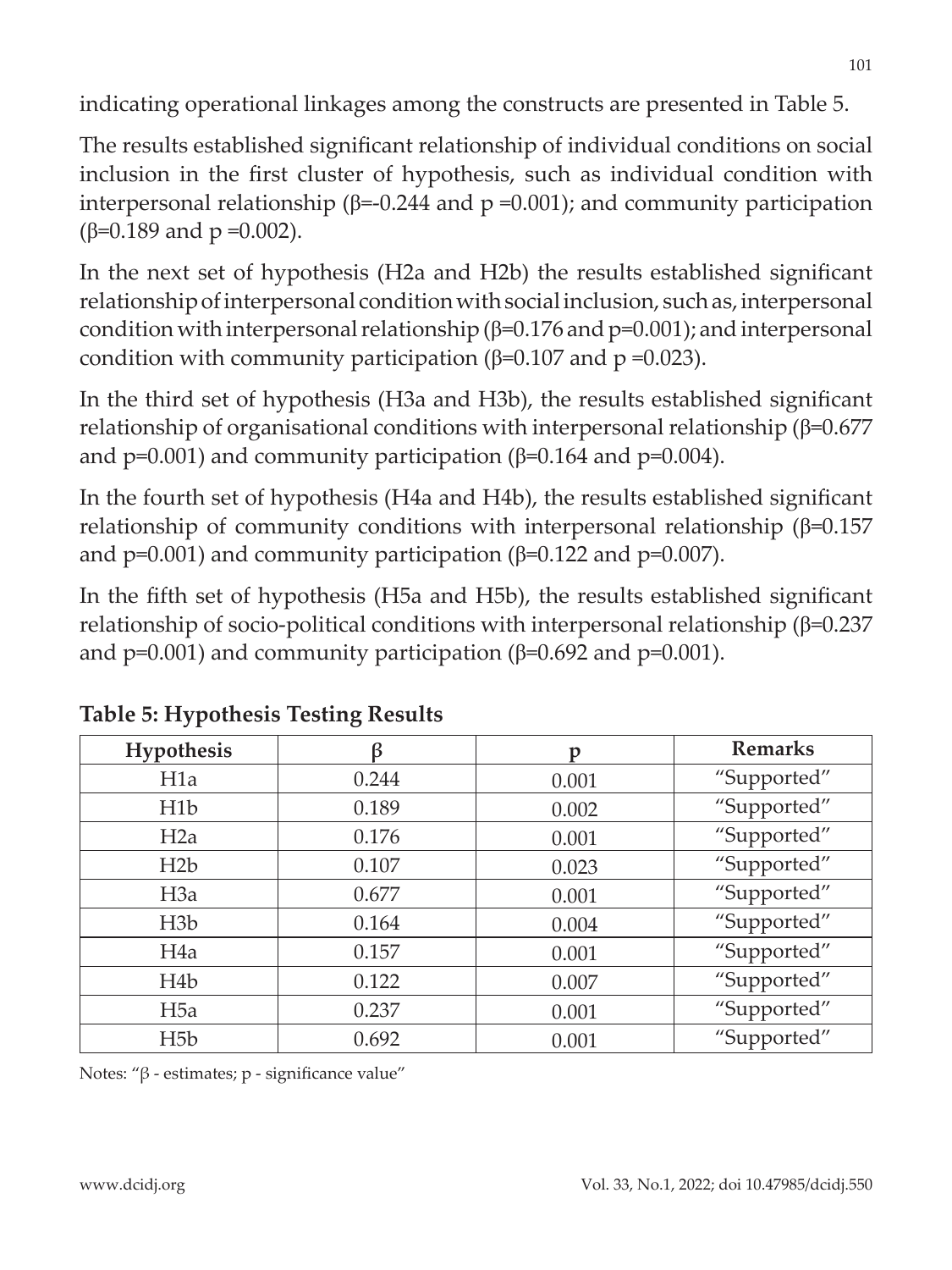# **DISCUSSION**

The findings from the study help in gaining several insights into the impact of disabling conditions on social inclusion. The data supports all the hypotheses. This finding is consistent with the result of a systematic review of literature by Barclay et al (2015) using twenty-three studies.

First, the personal conditions of persons with spinal cord injury significantly impact the interpersonal relationships and community participation. Persons with severe mobility constraints and poor ability to manage bowel and bladder were found to be low in both interpersonal relationships and community participation. The finding is consistent with the result of the study by Carr et al (2017) concerning persons with spinal cord injury in Queensland, Australia.

Second, interpersonal relationships and community participation were strongly influenced by conditions such as relationship with family members, peers, and relationship between peers and family members. This finding is consistent with the result of a longitudinal study on social participation and well-being of persons with spinal cord injury (Fekete, Brinkhof, Tough, & Siegrist, 2017).

Third, organisational conditions such as socio-economic conditions; learning and development opportunities; access to common services and civic amenities; and, shared beliefs and values, strongly influence community participation and interpersonal relationships. The finding is consistent with the result of a systematic review of literature by Müller et al (2012), using seventy papers from six databases.

Fourth, community conditions, such as formal membership in community bodies; general attitude of members towards people with disability; physical support system; and, presence of a sense of sharing and caring, strongly influenced interpersonal relationships and community participation. The result is consistent with the finding of a study by Ahmed et al (2018) concerning community integration and life satisfaction of persons with spinal cord injury in Bangladesh.

Fifth, community participation and interpersonal relationships were strongly influenced by socio-political conditions such as awareness about the rights of people with disability; legal mechanism to protect the rights of people with disability; the availability of an affordable caregiver; and, the presence of activists/ NGOs to support the cause of people with disabilities. The finding is consistent with the result of the "German part of the International Spinal Cord Survey" with participation of 1479 persons with spinal cord injury (Sturm et al., 2020).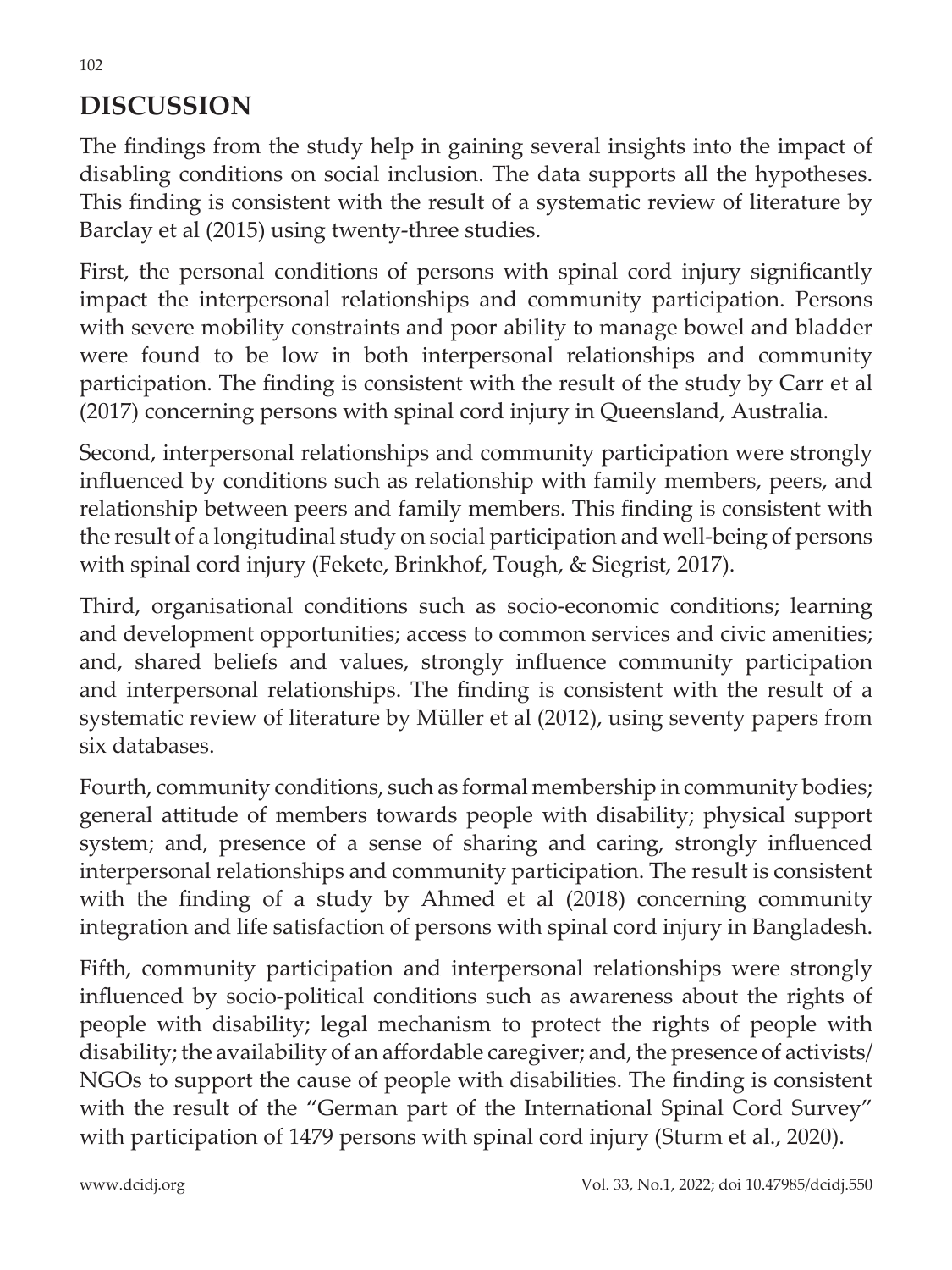# **CONCLUSION**

Building on the Millennium Development Goals of the UN to promote social equity, the Sustainable Development Goal – 10 of the UN aims to promote "imagine the world in 2030, fully inclusive of persons with disabilities", besides promoting equality on other dimensions. The current study helps to gain meaningful insights into the dynamics of social inclusion of persons with spinal cord injury by deriving the drivers and reflections of social inclusion from a review of the literature, testing for validity and reliability of the constructs as presented in Table 4 and coefficients of correlation and regression presented in Table 2 and Table 5. The study can help policy-makers and civil society to objectively assess the current reality concerning community participation and interpersonal relationships, and work towards improving the same by addressing the personal, interpersonal, organisational, community and socio-political conditions, as the results show a strong impact of the drivers of social inclusion on the reflections of social inclusion.

# **REFERENCES**

Abbott, S., & McConkey, R. (2006). The barriers to social inclusion as perceived by people with intellectual disabilities. Journal of Intellectual Disabilities, 10(3), 275-287. https://doi. org/10.1177/1744629506067618 PMid:16916851

Ahmed, N., Quadir, M. M., Rahman, M. A., & Alamgir, H. (2018). Community integration and life satisfaction among individuals with spinal cord injury living in the community after receiving institutional care in Bangladesh. Disability and Rehabilitation, 40(9), 1033-1040. https://doi.org/10.1080/09638288.2017.1283713 PMid:28637130

Anderson, J.C. Gerbing, D. W. (1988). Psychological Bulletin. Structural Equation Modelling in Practice: A Review and Recommend Two-Step Approach, 103(3), 411-423. https://doi. org/10.1037/0033-2909.103.3.411

Anderson, J. C., & Gerbing, D. W. (1988). Structural Equation Modeling in Practice: A Review and Recommended Two-Step Approach. Psychological Bulletin, 103(3), 411-423. https://doi. org/10.1037/0033-2909.103.3.411

Bagozzi, R. P., & Yi, Y. (1988). On the evaluation of structural equation models. Journal of the Academy of Marketing Science, 16(1), 74-94. https://doi.org/10.1007/BF02723327

Barclay, L., McDonald, R., & Lentin, P. (2015). Social and community participation following spinal cord injury: A critical review. International Journal of Rehabilitation Research, 38(1), 1-19. https://doi.org/10.1097/MRR.0000000000000085 PMid:25305008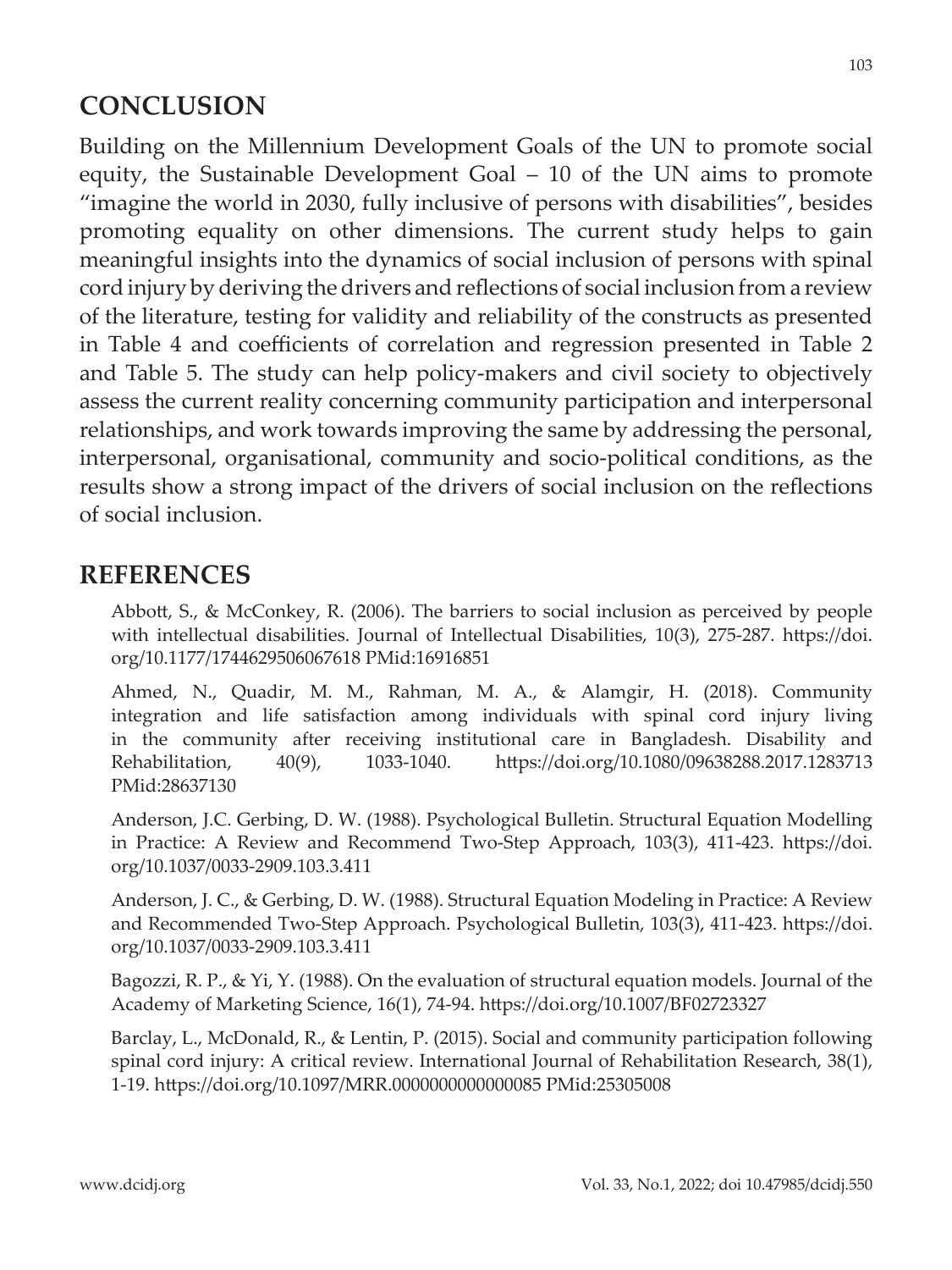Bates, P., & Davis, F. A. (2004). Social capital, social inclusion and services for people with learning disabilities. Disability and Society, 19(3), 195-207. https://doi. org/10.1080/0968759042000204202

Baumgartner, H., & Homburg, C. (1996). Applications of structural equation modeling in marketing and consumer research: A review. International Journal of Research in Marketing, 13(2), 139-161. https://doi.org/10.1016/0167-8116(95)00038-0

Beadle-Brown, J., Mansell, J., Cmbridge, P., Milne, A., & Whelton, B. (2010). Adult Protection of People with Intellectual Disabilities: Incidence, Nature and Responses. Journal of Applied Research in Intellectual Disabilities, 23(6), 573-584. https://doi.org/10.1111/j.1468- 3148.2010.00561.x

Bigby, C., Knox, M., Beadle-Brown, J., Clement, T., & Mansell, J. (2012). Uncovering dimensions of culture in underperforming group homes for people with severe intellectual disability. Intellectual and Developmental Disabilities, 50(6), 452-467. https://doi.org/10.1352/1934-9556- 50.06.452 PMid:23256688

Bourque, L. B., & Fielder, E. . (2003). How to Conduct Self-Administered and Mail Surveys. https://doi.org/10.4135/9781412984430

Carr, J. J., Kendall, M. B., Amsters, D. I., Pershouse, K. J., Kuipers, P., Buettner, P., & Barker, R. N. (2017). Community participation for individuals with spinal cord injury living in Queensland, Australia. Spinal Cord, 55(2), 192-197. https://doi.org/10.1038/sc.2016.169 PMid:27897188

Chenoweth, L., & Stehlik, D. (2004). Implications of social capital for the inclusion of people with disabilities and families in community life. International Journal of Inclusive Education, 8(1), 59-72. https://doi.org/10.1080/1360311032000139467

Clement, T., & Bigby, C. (2009). Breaking out of a distinct social space: Reflections on supporting community participation for people with severe and profound intellectual disability. Journal of Applied Research in Intellectual Disabilities, 22(3), 264-275. https://doi.org/10.1111/j.1468- 3148.2008.00458.x

Clifford, S. (2013). A Narrative Inquiry of Self Advocacy: Rethinking Empowerment from Liberal Sovereignty to Arendtian Spontaneity. Disability Studies Quarterly, 33. https://doi. org/10.18061/dsq.v33i3.3244

Cobigo, V., Ouellette-Kuntz, Lysaght, R., & Martin, L. (2012). Shifting our conceptualization of social inclusion. Stigma Research and Action, 2, 75-84. https://doi.org/10.5463/sra.v1i3.45

Duggan, C., & Linehan, C. (2013). The role of "natural supports" in promoting independent living for people with disabilities; a review of existing literature. British Journal of Learning Disabilities, 41(3), 199-207. https://doi.org/10.1111/bld.12040

Duvdevany, I., & Arar, E. (2004). Leisure activities, friendships, and quality of life of persons with intellectual disability: Foster homes vs community residential settings. International Journal of Rehabilitation Research, 27(4), 289-296. https://doi.org/10.1097/00004356-200412000-00006 PMid:15572992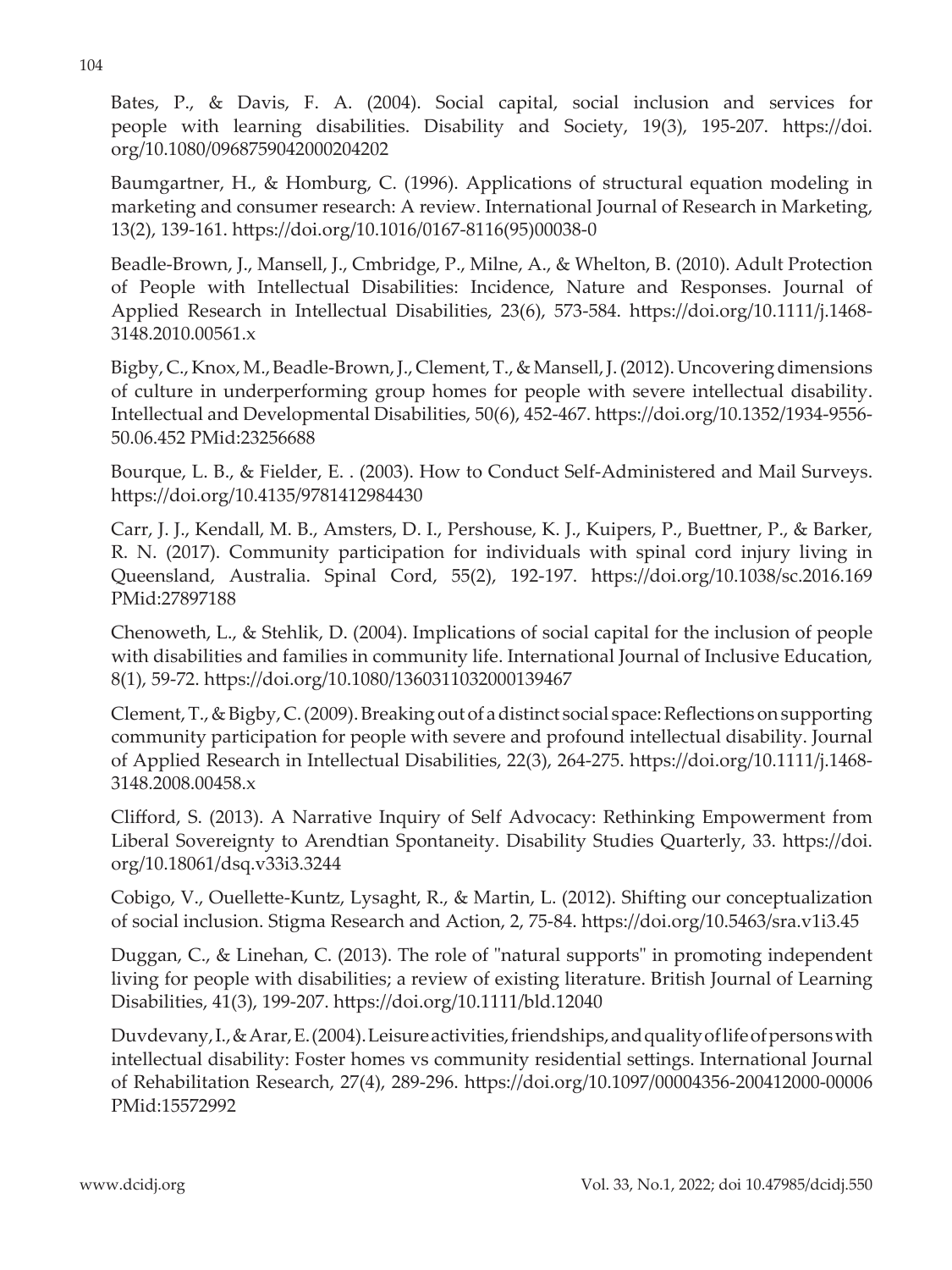Fekete, C., Brinkhof, M. W. G., Tough, H., & Siegrist, J. (2017). Longitudinal study of social participation and well-being among persons with spinal cord injury and their partners

PMid:28122827 PMCid:PMC5278270 Fornell, C. Larcker, D. F. (1981). Evaluating structural equation models with unobservable

(pro-WELL). BMJ Open, 7(1), e011597. https://doi.org/10.1136/bmjopen-2016-011597

variables and measurement error. Journal of Marketing Research, 18(1), 35-90. https://doi. org/10.1177/002224378101800104 https://doi.org/10.2307/3151312

Fornell, C., & Larcker, D. F. (1981). Evaluating structural equation models with unobservable variables and measurement error. Journal of Marketing Research, 18(1), 39-50. https://doi. org/10.1177/002224378101800104 https://doi.org/10.2307/3151312

Forrester-Jones, R., Carpenter, J., Coolen-Schrijner, P., Cambridge, P., Tate, A., Beecham, J., … Wooff, D. (2006). The social networks of people with intellectual disability living in the community 12 years after resettlement from long-stay hospitals. Journal of Applied Research in Intellectual Disabilities, 19(4), 285-295. https://doi.org/10.1111/j.1468-3148.2006.00263.x

Hair, J.F., Anderson, R.E., Tatham, R.L. and Black, W. C. (1998). Multivariate Data Analysis. Upper Saddle River, NJ: Prentice-Hall International Inc.

Hall, E. (2005). The entangled geographies of social exclusion/inclusion for people with learning disabilities. Health and Place, 11(2), 107-115. https://doi.org/10.1016/j.healthplace.2004.10.007 PMid:15629678

Hall, E., & Wilton, R. (2011). Alternative spaces of "work" and inclusion for disabled people. Disability and Society, 26(7), 867-880. https://doi.org/10.1080/09687599.2011.618742

Hall, S. (2009). The social inclusion of people with disabilities: A qualitative meta-analysis. Journal of Ethnographic and Qualitative Research, 3, 162-173.

Heaney, C. A., & Israel, B. A. (2008). Social networks and social support. In Health behavior and health education: Theory, research, and practice, 4th ed. (pp. 189-210). San Francisco, CA, US: Jossey-Bass.

Hermsen, M. A., Embregts, P. J. C. M., Hendriks, A. H. C., & Frielink, N. (2014). The human degree of care. Professional loving care for people with a mild intellectual disability: An explorative study. Journal of Intellectual Disability Research, 58(3), 221-232. https://doi. org/10.1111/j.1365-2788.2012.01638.x PMid:23057560

Hu, L., & Bentler, P. M. (1995). Evaluating model fit. In R. H. Hoyle (Ed.), Structural Equation Modelling (pp. 76-99). Sage Publications.

Johnson, H., Douglas, J., Bigby, C., & Iacono, T. (2009). Maximizing community inclusion through mainstream communication services for adults with severe disabilities. International Journal of Speech-Language Pathology, 11(3), 180-190. https://doi.org/10.1080/17549500902825265

Johnson, H., Douglas, J., Bigby, C., & Iacono, T. (2012). Social Interaction with Adults with Severe Intellectual Disability: Having Fun and Hanging Out. Journal of Applied Research in Intellectual Disabilities, 25(4), 329-341. https://doi.org/10.1111/j.1468-3148.2011.00669.x PMid:22711481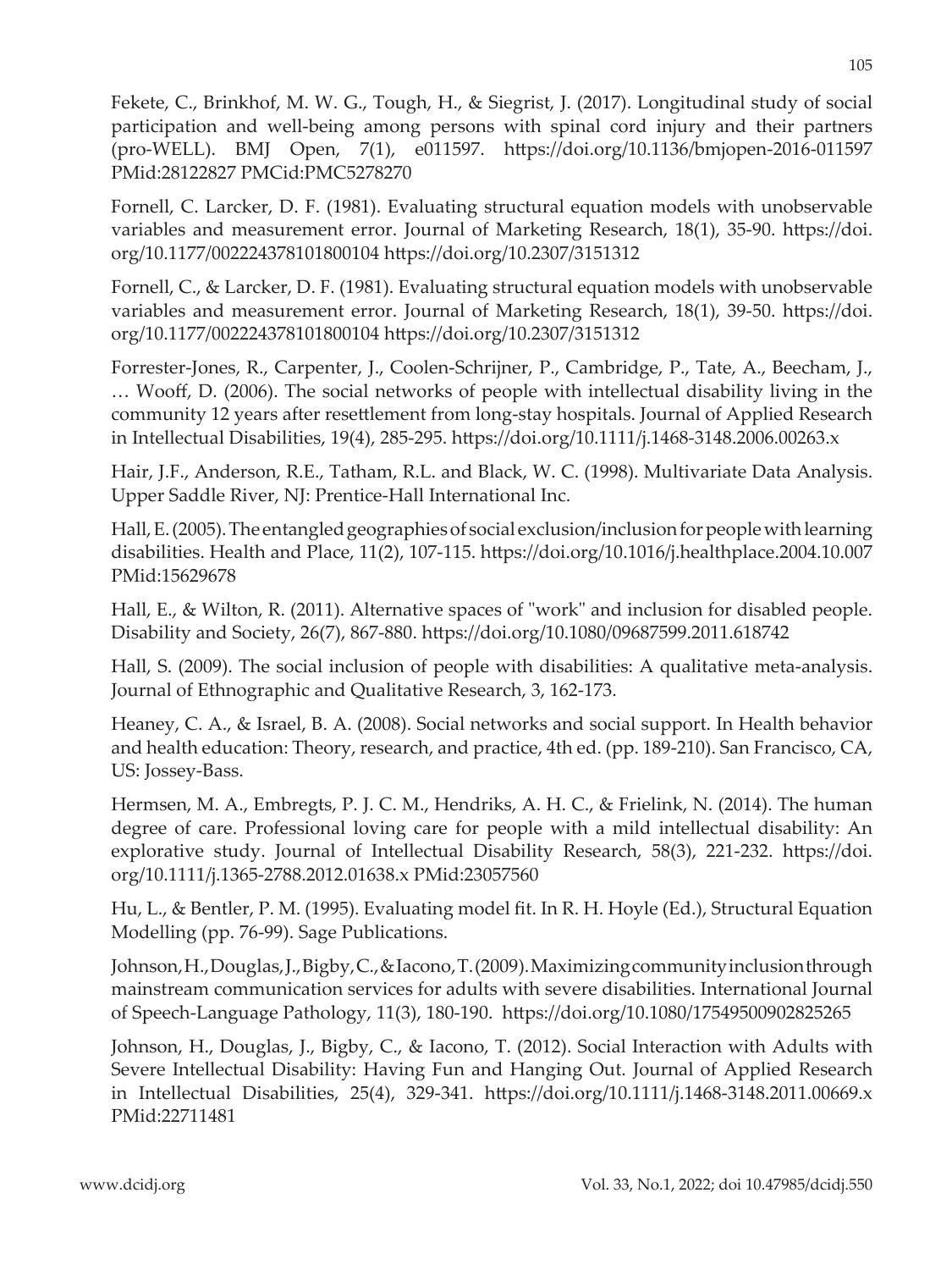Mahar, A. L., Cobigo, V., & Stuart, H. (2013). Conceptualizing belonging. Disability and Rehabilitation, 35(12), 1026-1032. https://doi.org/10.3109/09638288.2012.717584 PMid:23020179

McConkey, R. (2007). Variations in the social inclusion of people with intellectual disabilities in supported living schemes and residential settings. Journal of Intellectual Disability Research, 51(3), 207-217. https://doi.org/10.1111/j.1365-2788.2006.00858.x PMid:17300416

McVilly, K. R., Stancliffe, R. J., Parmenter, T. R., & Burton-Smith, R. M. (2006). "I Get by with a little help from my friends": Adults with intellectual disability discuss loneliness. Journal of Applied Research in Intellectual Disabilities, 19(2), 191-203. https://doi.org/10.1111/j.1468- 3148.2005.00261.x

Müller, R., Peter, C., Cieza, A., & Geyh, S. (2012). The role of social support and social skills in people with spinal cord injury-a systematic review of the literature. Spinal Cord, 50(2), 94- 106. https://doi.org/10.1038/sc.2011.116 PMid:22006079

O'Brien, J., & Lyle, C. (1987). A framework for accomplishment. Decatur, GA. : : Responsive Systems Associates.

Overmars-Marx, T., Thomése, F., Verdonschot, M., & Meininger, H. (2014). Advancing social inclusion in the neighbourhood for people with an intellectual disability: An exploration of the literature. Disability and Society, 29(2), 255-274. https://doi.org/10.1080/09687599.2013.80 0469

Perring, G. (2005). The facilitation of learning-disabled arts a cultural perspective. In Bodies in Commotion: Disability and Performance (pp. 175-189).

Power, A. (2013). Making space for belonging: Critical reflections on the implementation of personalised adult social care under the veil of meaningful inclusion. Social Science and Medicine, 88, 68-75. https://doi.org/10.1016/j.socscimed.2013.04.008 PMid:23702211

Quinn, G., & Doyle, S. (2012). Getting a life: Living independently and being included in the community. Office of the United Nations High Commissioner for Human Rights, Regional Office for Europe.

Robertson, J., Emerson, E., Gregory, N., Hatton, C., Kessissoglou, S., Hallam, A., & Linehan, C. (2001). Social networks of people With mental retardation in residential settings. Mental Retardation, 39(3), 201-214. https://doi.org/10.1352/0047-6765(2001)039<0201:SNOPWM>2.0.  $CO<sub>2</sub>$ 

Sar, A. K. (2020). The dynamics of learning and growth perspective and dynamic capabilities: A study of Indian IT industry. International Journal of Knowledge-Based Development, 11(3). https://doi.org/10.1504/IJKBD.2020.112799

Schanz, C. G., Equit, M., Schäfer, S. K., & Michael, T. (2021). Convergent and Discriminant Validity of the Test of Passive Aggression in a Psychotherapy Outpatient Sample. Frontiers in Psychology, 12. https://doi.org/10.3389/fpsyg.2021.723413 PMid:34925131 PMCid:PMC8671135

Simplican, S. C., Leader, G., Kosciulek, J., & Leahy, M. (2015). Defining social inclusion of people with intellectual and developmental disabilities: An ecological model of social